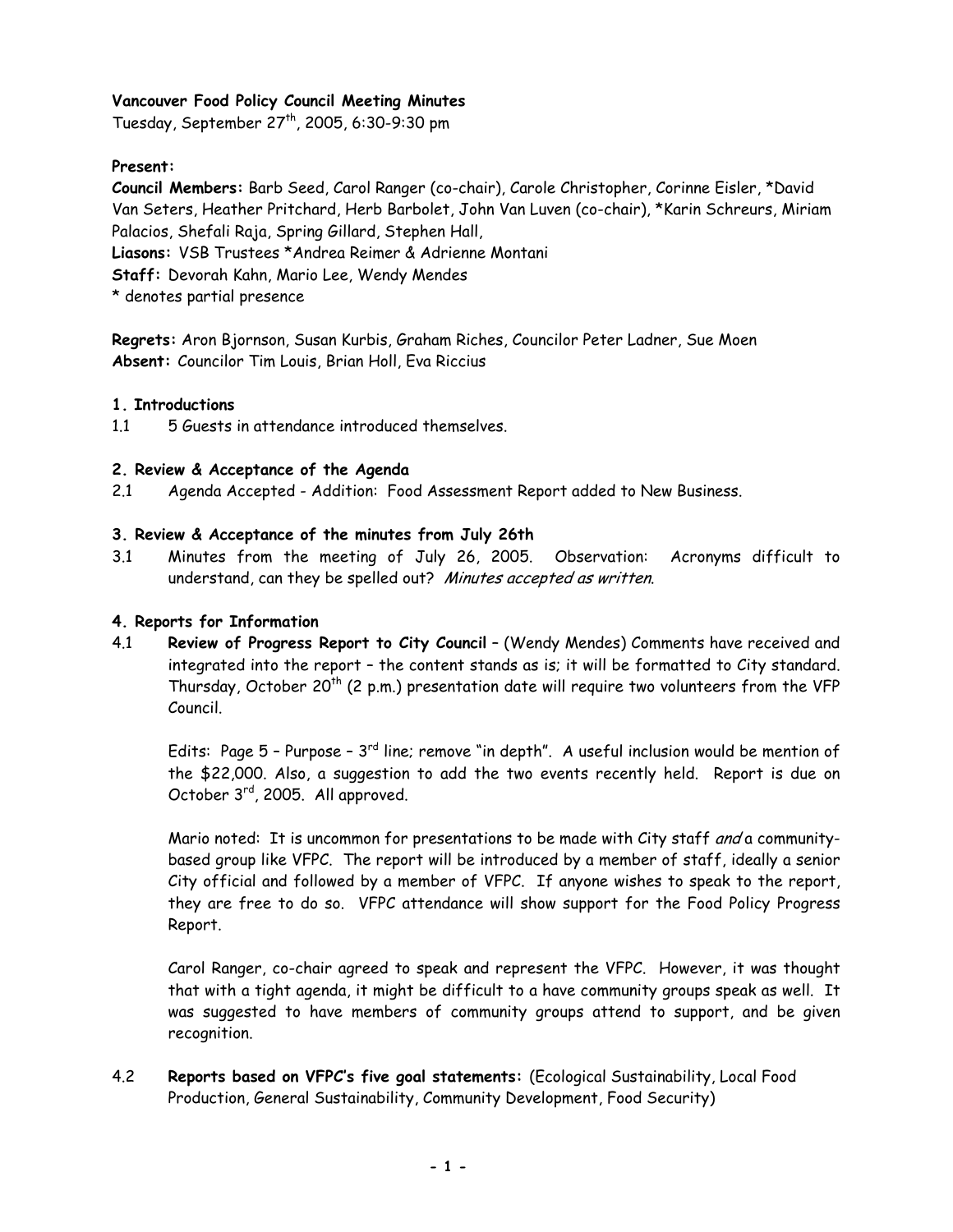**Local Food Production -** The ALR protection enhancement committee – postcards available for signature. ALR workshops to occur on October  $15<sup>th</sup>$  – watch for notice in the mail.

**Food Security** –discussions around the city are forming to provide provincial grants to the community. Literature requested on measurable outcomes on Food Security. Suggestions from the floor.

- 4.3 Reports from 5 priority area sub-committees:
- 4.3.1 **Goals & Objectives** Tabled
- 4.3.2 **Waste Management** the City of Van and GVRD are doing work in this area. Devorah will attempt to set up a meeting between this sub-committee and City staff working on this.
- 4.3.3 **IFFP** moving forward with background research meeting with Vicky Wakefield, Ethical Purchaser to be held on October 12<sup>th</sup>
- 4.3.4 **Food Charter** Recommendation that at the Food Policy Forum we take at least an hour to introduce the Draft Food Charter, a final draft from the sub-committee will be sent shortly.

Suggestions: A professional facilitator, and graphic enhancement of the Charter, invitations to members of Task Force and other community members to attend. It was also suggested that this Draft Food Charter could be presented in Waterloo or Atlanta in preparation for presentation in mid October. The budget for a Facilitator and graphic enhancement, printing expenses about \$2500 - \$1100 are the cost for Forum. (approximately \$8,000 remaining to year-end presently)

 In order to get funding, a brief statement to Jeff Brooks, Director of Social Planning, is required, regarding your goals and expected outcomes and the anticipated cost. There was consensus from the group.

4.3.5 **Access to Groceries** - The FORC Report has been received, the sub-committee met and is impressed with the results. Recommendations at the end of the Report are the focus. Who should take the lead on each one of these recommendations? What is the role of the VFPC? How do we work with this report and how do we allocate the recommendations to the appropriate action body?

 What now? Research has been completed. How can this sub committee address these recommendations, including a Buy Local campaign? Building awareness of the VFPC is important. 3 important recommendations

#12 – Increasing the number of community gardens

#22 – Expanding the role of urban agriculture – False Creek

 #14 – Good Neighbour Program – city sponsored improvements provided to vendors providing healthy food alternatives to the community

Some work is already occurring in these areas.

A comment was made that the 3 above recommendations might be included under Goals and Objectives.

It was suggested that FORC might be a research arm of the VFPC. The council was asked to keep this living document alive. A central database, much like the one in Toronto, was noted.